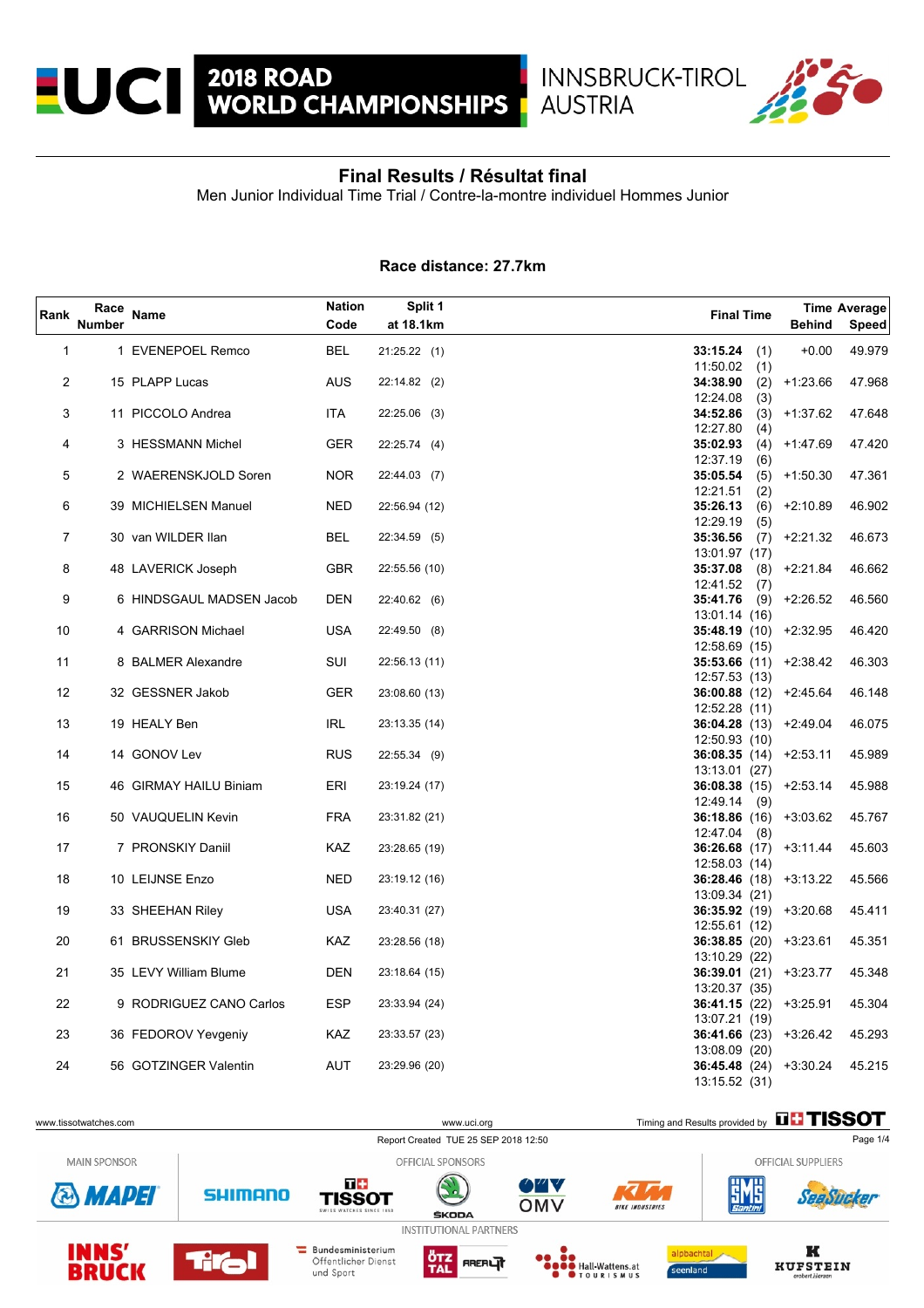

**AUSTRIA** 

Men Junior Individual Time Trial / Contre-la-montre individuel Hommes Junior

## **Race distance: 27.7km**

| Rank | Race<br><b>Number</b> | <b>Name</b>                     | <b>Nation</b><br>Code | Split 1<br>at 18.1km | <b>Final Time</b>                           | <b>Behind</b> | Time Average<br>Speed |
|------|-----------------------|---------------------------------|-----------------------|----------------------|---------------------------------------------|---------------|-----------------------|
| 25   |                       | 34 MARTIN Conor                 | CAN                   | 23:38.31 (26)        | 36:51.18(25)                                | $+3:35.94$    | 45.098                |
| 26   |                       | 58 KARPENKO Gleb                | EST                   | 23:33.32 (22)        | 13:12.87 (26)<br>36:52.93 (26) +3:37.69     |               | 45.062                |
|      |                       |                                 |                       |                      | 13:19.61 (33)                               |               |                       |
| 27   |                       | 27 MIRZOJEV Artjom              | EST                   | 23:37.88 (25)        | $36:53.32$ (27) $+3.38.08$                  |               | 45.054                |
| 28   |                       | 12 KOSHOVYI Ruslan              | <b>UKR</b>            | 23:46.01 (32)        | 13:15.44 (30)<br>$36:56.39$ (28) $+3.41.15$ |               | 44.992                |
| 29   |                       | 16 MOTA Guilherme               | <b>POR</b>            | 23:45.56 (30)        | 13:10.38 (23)<br>$36:56.93(29) +3.41.69$    |               | 44.981                |
|      |                       |                                 |                       |                      | 13:11.37 (25)                               |               |                       |
| 30   |                       | 28 KABAS Maximilian             | AUT                   | 23:54.80 (36)        | $36:57.15(30) +3.41.91$                     |               | 44.977                |
|      |                       |                                 |                       |                      | 13:02.35 (18)                               |               |                       |
| 31   |                       | 17 KLUCKERS Arthur              | <b>LUX</b>            | 23:42.14 (28)        | 36:57.70(31)                                | $+3.42.46$    | 44.966                |
| 32   |                       | 40 MANFREDI Samuele             | ITA                   | 23:47.45 (33)        | 13:15.56 (32)<br>37:02.13(32)               | $+3.46.89$    | 44.876                |
|      |                       |                                 |                       |                      | 13:14.68 (29)                               |               |                       |
| 33   |                       | 41 BILYI Maksim                 | <b>UKR</b>            | 23:54.96 (37)        | $37:09.27(33) +3.54.03$                     |               | 44.732                |
|      |                       |                                 |                       |                      | 13:14.31 (28)                               |               |                       |
| 34   |                       | 18 KELEMEN Petr                 | CZE                   | 23:45.10 (29)        | $37:10.74(34) +3.55.50$                     |               | 44.703                |
|      |                       |                                 |                       |                      | 13:25.64 (39)                               |               |                       |
| 35   |                       | 21 MAZUR Dzianis                | <b>BLR</b>            | 23:45.66 (31)        | $37:12.41(35) +3.57.17$                     |               | 44.669                |
| 36   |                       | 22 DEVANNE Antoine              | <b>FRA</b>            | 23:48.74 (34)        | 13:26.75 (41)<br>$37:14.72(36) +3.59.48$    |               | 44.623                |
|      |                       |                                 |                       |                      | 13:25.98 (40)                               |               |                       |
| 37   |                       | 49 TURUK Daniil                 | <b>BLR</b>            | 24:14.18 (42)        | 37:24.75(37)                                | +4:09.51      | 44.424                |
|      |                       |                                 |                       |                      | 13:10.57 (24)                               |               |                       |
| 38   |                       | 20 TULETT Ben                   | <b>GBR</b>            | 24:01.85 (39)        | 37:26.77 (38) +4:11.53                      |               | 44.384                |
|      |                       |                                 |                       |                      | 13:24.92 (37)                               |               |                       |
| 39   |                       | 31 FINNESAND Fredrik Gjesteland | <b>NOR</b>            | 24:13.04 (41)        | $37:32.97(39) +4.17.73$                     |               | 44.262                |
| 40   |                       | 25 MURN Bostjan                 | <b>SLO</b>            | 23:59.69 (38)        | 13:19.93 (34)<br>37:35.73(40)               | +4:20.49      | 44.207                |
|      |                       |                                 |                       |                      | 13:36.04 (45)                               |               |                       |
| 41   |                       | 42 KUDERCZAK Dawid              | <b>POL</b>            | 24:09.70 (40)        | 37:38.59(41)                                | +4:23.35      | 44.151                |
|      |                       |                                 |                       |                      | 13:28.89 (44)                               |               |                       |
| 42   |                       | 37 BIELER Dominik               | SUI                   | 24:17.46 (43)        | 37:39.27(42)                                | +4:24.03      | 44.138                |
|      |                       |                                 |                       |                      | 13:21.81 (36)                               |               |                       |
| 43   |                       | 13 PAPIERSKI Damian             | POL                   | 23:54.73 (35)        | 37:40.13(43)<br>13:45.40 (52)               | +4:24.89      | 44.121                |
| 44   |                       | 60 HUYS Branko                  | <b>BEL</b>            | 24:19.43 (44)        | 37:44.80 $(44)$ +4:29.56                    |               | 44.030                |
|      |                       |                                 |                       |                      | 13:25.37 (38)                               |               |                       |
| 45   |                       | 45 KIRSCH Gilles                | <b>LUX</b>            | 24:19.79 (45)        | 37:48.47(45)                                | +4:33.23      | 43.959                |
|      |                       |                                 |                       |                      | 13:28.68 (43)                               |               |                       |
| 46   |                       | 47 DOHERTY Aaron                | IRL                   | 24:26.23 (46)        | 37:54.07 (46) +4:38.83                      |               | 43.851                |
| 47   |                       | 43 GUSEV lakov                  | <b>RUS</b>            |                      | 13:27.84 (42)                               |               | 43.580                |
|      |                       |                                 |                       | 24:27.36 (48)        | 38:08.18(47)<br>13:40.82 (47)               | +4:52.94      |                       |
| 48   |                       | 44 SILVA Afonso                 | <b>POR</b>            | 24:26.98 (47)        | 38:10.22 (48) +4:54.98                      |               | 43.542                |
|      |                       |                                 |                       |                      | 13:43.24 (51)                               |               |                       |

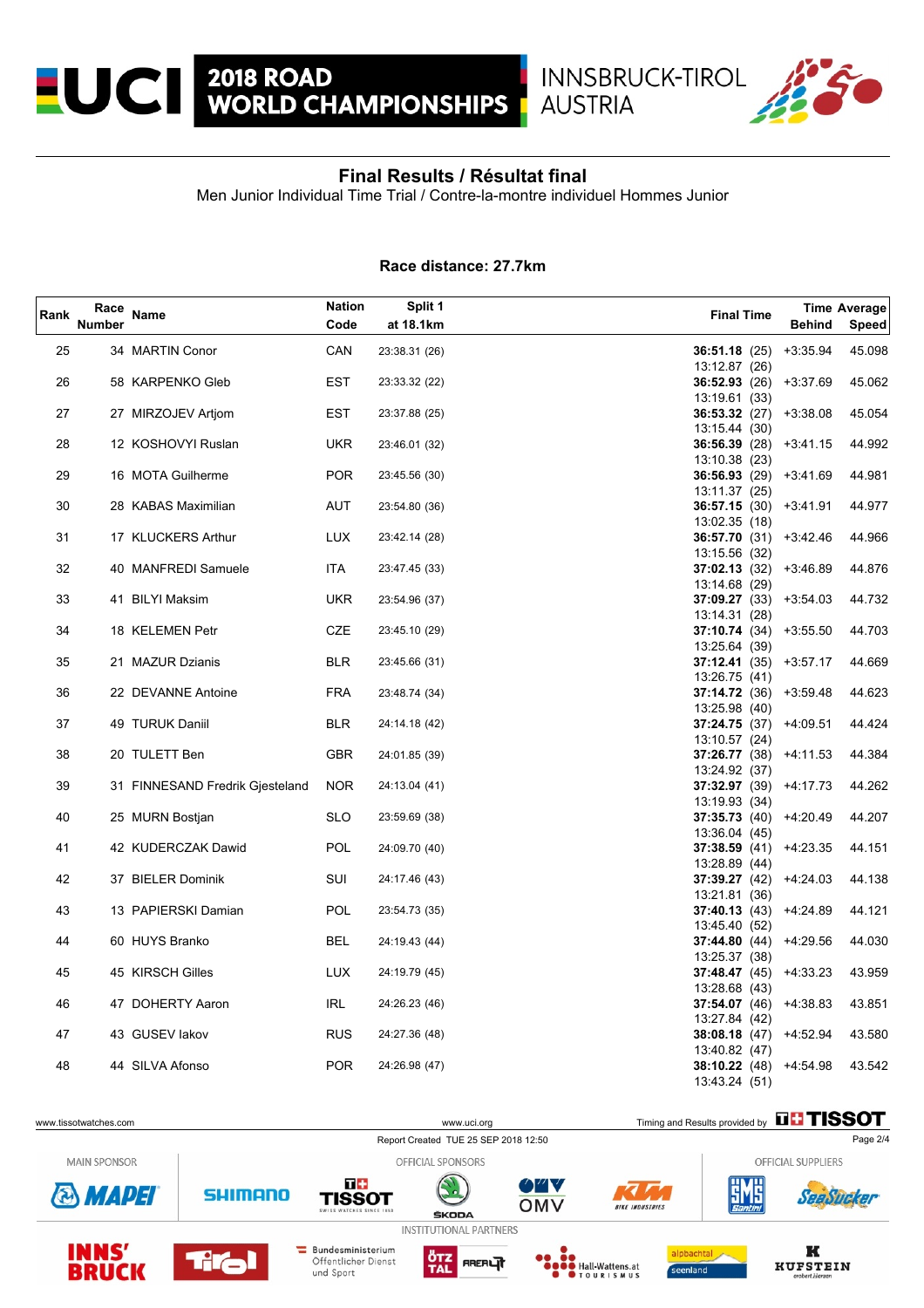

**AUSTRIA** 

Men Junior Individual Time Trial / Contre-la-montre individuel Hommes Junior

## **Race distance: 27.7km**

| Rank | Race<br><b>Number</b> | Name                                       | <b>Nation</b><br>Code | Split 1<br>at 18.1km | <b>Final Time</b>                              | <b>Behind</b> | <b>Time Average</b><br>Speed |
|------|-----------------------|--------------------------------------------|-----------------------|----------------------|------------------------------------------------|---------------|------------------------------|
| 49   |                       | 63 HABIMANA Jean Eric                      | <b>RWA</b>            | 24:44.97 (50)        | 38:24.37(49)                                   | $+5:09.13$    | 43.274                       |
| 50   |                       | 29 SIDLAUSKAS Erikas                       | LTU                   | 24:45.24 (51)        | 13:39.40 (46)<br>38:26.44(50)                  | +5:11.20      | 43.235                       |
| 51   |                       | 38 COBO CAYON Ivan                         | <b>ESP</b>            | 24:40.09 (49)        | 13:41.20 (48)<br>38:26.76(51)<br>13:46.67 (53) | $+5:11.52$    | 43.229                       |
| 52   |                       | 26 KRASTS Alekss                           | LAT                   | 24:46.02 (52)        | 38:27.52 (52) +5:12.28<br>13:41.50 (49)        |               | 43.215                       |
| 53   |                       | 62 ASMEROM TESFASILASIE Yoel ERI           |                       | 25:00.40 (56)        | <b>38:42.43</b> (53)<br>13:42.03 (50)          | +5:27.19      | 42.938                       |
| 54   |                       | 67 ESPINOZA Julian                         | CRC                   | 24:48.46 (53)        | 38:45.73 (54) +5:30.49<br>13:57.27 (55)        |               | 42.877                       |
| 55   |                       | 64 VASILOIU Valentin                       | ROU                   | 24:53.23 (54)        | 38:57.95 (55) +5:42.71<br>14:04.72 (57)        |               | 42.653                       |
| 56   |                       | 24 FOLTAN Adam                             | <b>SVK</b>            | 24:59.49 (55)        | <b>39:01.98</b> (56)<br>14:02.49 (56)          | +5:46.74      | 42.579                       |
| 57   |                       | 59 KELMELIS Aristidas                      | LTU                   | 25:07.02 (57)        | $39:20.22$ (57) $+6:04.98$<br>14:13.20 (60)    |               | 42.250                       |
| 58   |                       | 23 HINO Taisei                             | JPN                   | 25:09.41 (58)        | <b>39:20.41</b> (58)<br>14:11.00 (59)          | +6:05.17      | 42.247                       |
| 59   |                       | 52 UHIRIWE Renus                           | <b>RWA</b>            | 25:29.39 (60)        | 39:23.63(59)<br>13.54.24 (54)                  | +6:08.39      | 42.189                       |
| 60   |                       | 55 JURISEVIC Carlo                         | CRO                   | 25:30.65 (61)        | 39:36.98(60)<br>14:06.33 (58)                  | $+6:21.74$    | 41.952                       |
| 61   |                       | 51 UMAKOSHI Hiroyuki                       | JPN                   | 25:28.37 (59)        | 39:45.08(61)<br>14:16.71 (62)                  | $+6.29.84$    | 41.810                       |
| 62   |                       | 57 SYLHASI Zani                            | KOS                   | 25:43.52 (62)        | 40:11.24 (62)<br>14:27.72 (64)                 | $+6:56.00$    | 41.356                       |
| 63   |                       | 53 KUBIS Lukas                             | <b>SVK</b>            | 25:44.68 (63)        | 40:14.42 (63) +6:59.18<br>14:29.74 (65)        |               | 41.302                       |
| 64   |                       | 70 MUSTAFAYEV Qadir                        | AZE                   | 26:06.37 (65)        | 40:20.06 $(64)$ +7:04.82<br>14:13.69 (61)      |               | 41.206                       |
| 65   |                       | 54 MURILLO Luis Esteban                    | CRC                   | 25:58.92 (64)        | 40:24.72 (65) +7:09.48<br>14:25.80 (63)        |               | 41.126                       |
| 66   |                       | 69 DIAZ RIVERA Jeffrey                     | <b>PUR</b>            | 26:15.19 (66)        | 41:07.62 (66) +7:52.38<br>14:52.43 (67)        |               | 40.411                       |
| 67   | 65                    | <b>TENEB SCHIESEWITZ Marcel</b><br>Rodrigo | CHI                   | 26:25.13 (67)        | 41:18.65 (67)<br>14:53.52 (68)                 | +8:03.41      | 40.232                       |
| 68   |                       | 71 RAYES Mohamed                           | SYR                   | 27:42.81 (69)        | 42:23.70 (68) +9:08.46<br>14:40.89 (66)        |               | 39.203                       |
| 69   |                       | 68 NUHA Blerton                            | KOS                   | 27:24.22 (68)        | 42:36.39 (69)<br>15:12.17 (70)                 | $+9:21.15$    | 39.008                       |
| 70   |                       | 66 JOHN Briton                             | <b>GUY</b>            | 28:06.28 (70)        | 43:03.29 (70)<br>14:57.01 (69)                 | +9:48.05      | 38.602                       |
|      |                       | 5 KATERBERG Ben                            | CAN                   |                      | <b>DNF</b>                                     |               |                              |